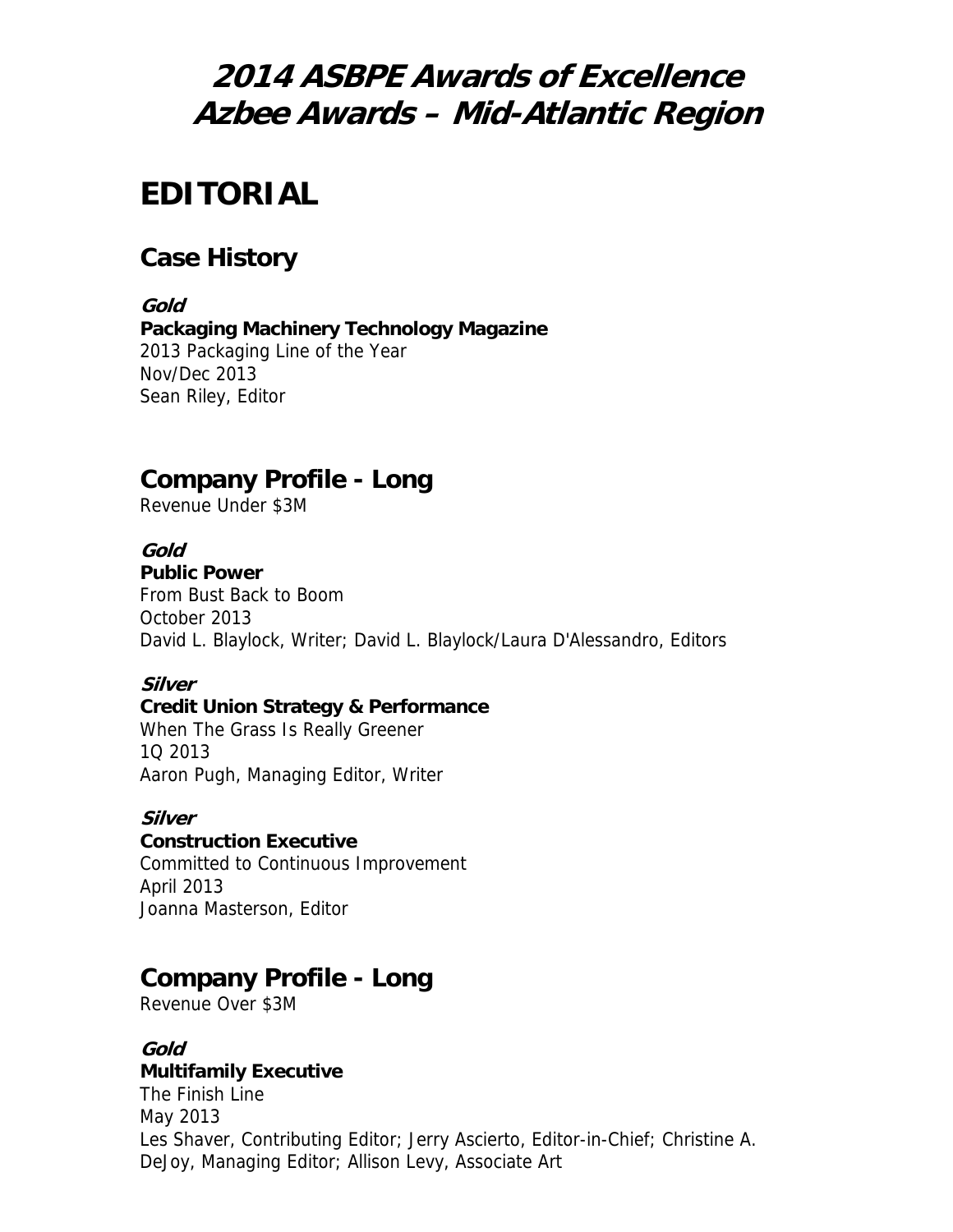**Silver Human Resource Executive** Ready and Able November 2013 Julie Cook Ramirez, David Shadovitz, Kristen B. Frasch

# **Editorial/Editor's Letter**

Revenue Under \$3M

#### **Gold**

#### **Virginia Lawyers Weekly**

"Protect reporters, and protect everyone" & "Judging is not a numbers game" May 27, 2013, and Dec. 23, 2013 Paul Fletcher, Publisher & Editor-in-Chief

### **Silver**

#### **InsuranceNewsNet**

Letter from the Editor June 2013 and November 2013 Steven A. Morelli, Editor-in-Chief

#### **Bronze**

**Counselor** Editor's Letter March and June 2013 Andrew Cohen, Editor

# **Editorial/Editor's Letter**

Revenue Over \$3M

### **Gold**

**Architect** Dialogue January and December Ned Cramer, Editor-in-Chief

### **Silver**

#### **Multifamily Executive**

Editor's Letter February and July 2013 Jerry Ascierto, Editor-in-Chief; Christine A. DeJoy, Managing Editor; Allison Levy, Associate Art Director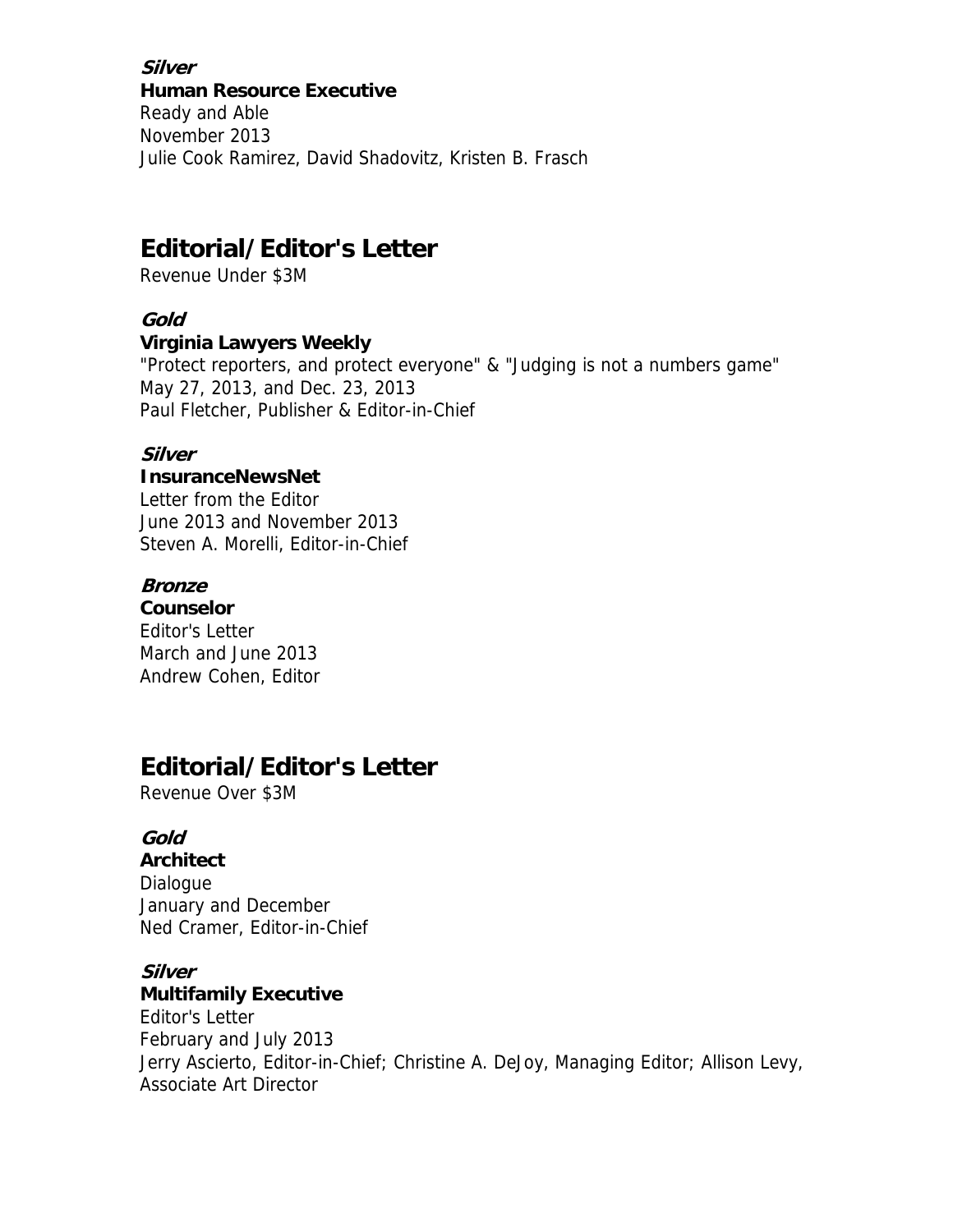# **Feature Article - General Interest**

Revenue Under \$3M

### **Gold**

### **Civil Engineering**

Defending New Orleans November 2013 Robert L. Reid, senior editor

### **Silver**

**Civil Engineering** Supersized May 2013

Robert L. Reid, senior editor

### **Bronze**

**Remodeling** Necessary? Evil? April, 2013 Sal Alfano; Craig Webb; Pete Morelewicz; Ingrid Bush; Lauren Hunter; Nina Patel

# **Feature Article - General Interest**

Revenue Over \$3M

## **Gold**

**Builder** Build It Right the First Time September 2013 John Caulfield, Dan Morrison, Jean Dimeo, Jennifer Lash

## **Silver**

**Builder** Predictable Destruction July 2013 John Caulfield, Dan Morrison, Teresa Burney, Jean Dimeo, Jennifer Lash, James Pratt

# **Bronze**

**Builder**

Where Is the Labor? August 2013 John Caulfield, Teresa Burney, Dan Morrison, Jean Dimeo, Jennifer Lash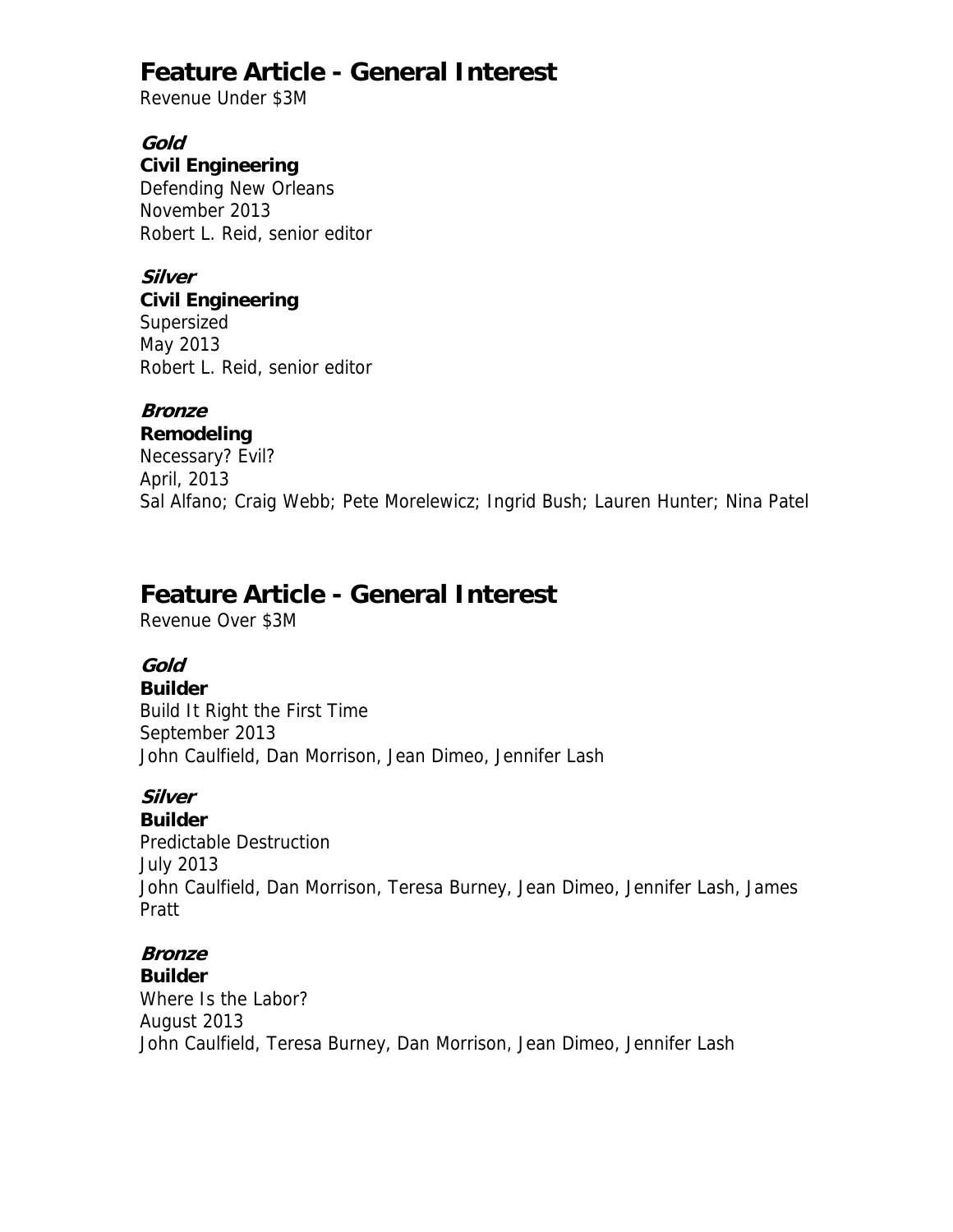# **Feature Series**

### **Gold**

#### **The Journal of Light Construction**

Building Stem Wall Foundations February 2013; March, 2013 Sal Alfano; Barbara Nevins; Amy Doherty; Tim Healey; Laurie Elden; Tim Uhler

### **Silver**

#### **Human Resource Executive**

**Diversity** September 16, 2013, November 2013, January/February 2014 Carol Patton, Julie Cook Ramirez, David Shadovitz, Kristen B. Frasch

## **Government Coverage**

### **Gold**

### **Federal Times**

Federal Times 6/10/13 to 7/8/13 6/10/13, 6/24/13, 7/8/13 Nicole Johnson, Staff writer; Andy Medici, Staff writer; Sean Reilly, Senior writer; Jim McElhatton, Senior writer

### **Silver**

### **Federal Times**

Federal Times 2/18/13 to 3/18/13 2/18/14, 3/4/14, 3/18/14 Andy Medici, Staff writer; Stephen Losey, Senior writer; Sean Reilly, Senior writer

## **Bronze**

### **GOVERNING**

Governing for Government Coverage May 2013, June 2013, July 2013 Rob Gurwitt, Mike Maciag, Dylan Scott

# **How-To Article**

### **Gold**

### **The Journal of Light Construction** Bracing Walls for Wind July, 2013 Sal Alfano; Barbara Nevins; Tim Healey; Laurie Elden; Clayton Dekorne; Ted Cushman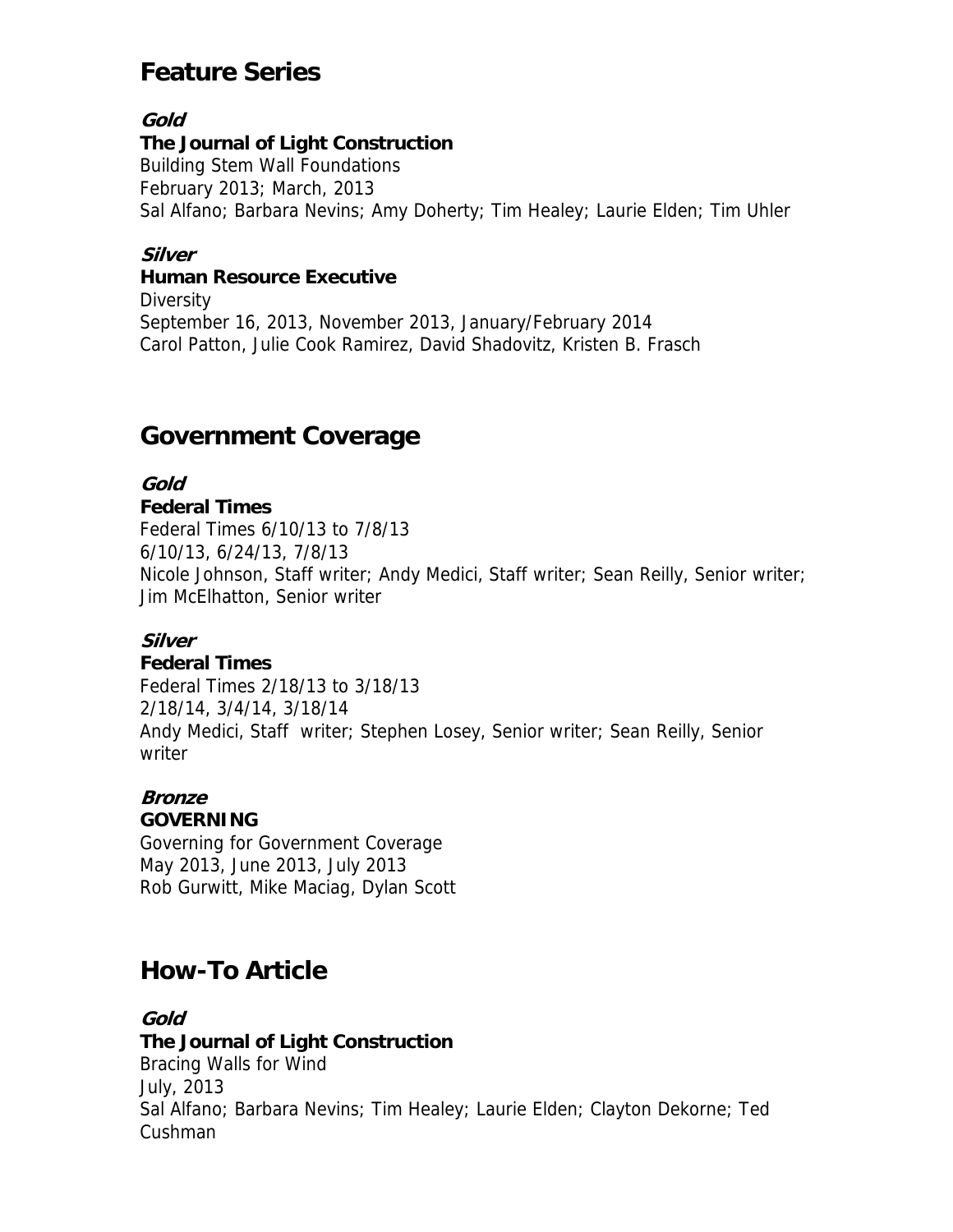### **Silver**

**Counselor** Before Disaster Strikes March 2013 Andrew Cohen, Editor; Dave Vagnoni, Senior Editor

#### **Bronze**

#### **The Journal of Light Construction**

Framing a Roof With I-Joists June, 2013 Sal Alfano; Barbara Nevins; Amy Doherty; Tim Healey; Laurie Elden; Tim Uhler

## **Humorous/Fun Department**

**Gold Civil Engineering** News2Note May 2013 Anne Elizabeth Powell, editor in chief

**Silver Credit Union Strategy & Performance Diversions** 2Q 2013 & 3Q 2013 Leigh Anne Terry, Talent Development; Erik Payne, Writer

# **Impact/Investigative**

**Gold Federal Times** Federal Times - Whistle-blower on leave; culprits off scot-free 6/24/14 Sean Reilly, Senior writer

# **Individual Profile - Long**

**Gold Architect** The Colossus June 2013 Ned Cramer, Editor-in-Chief; Eric Wills, Senior Editor; Ed Leibowitz, author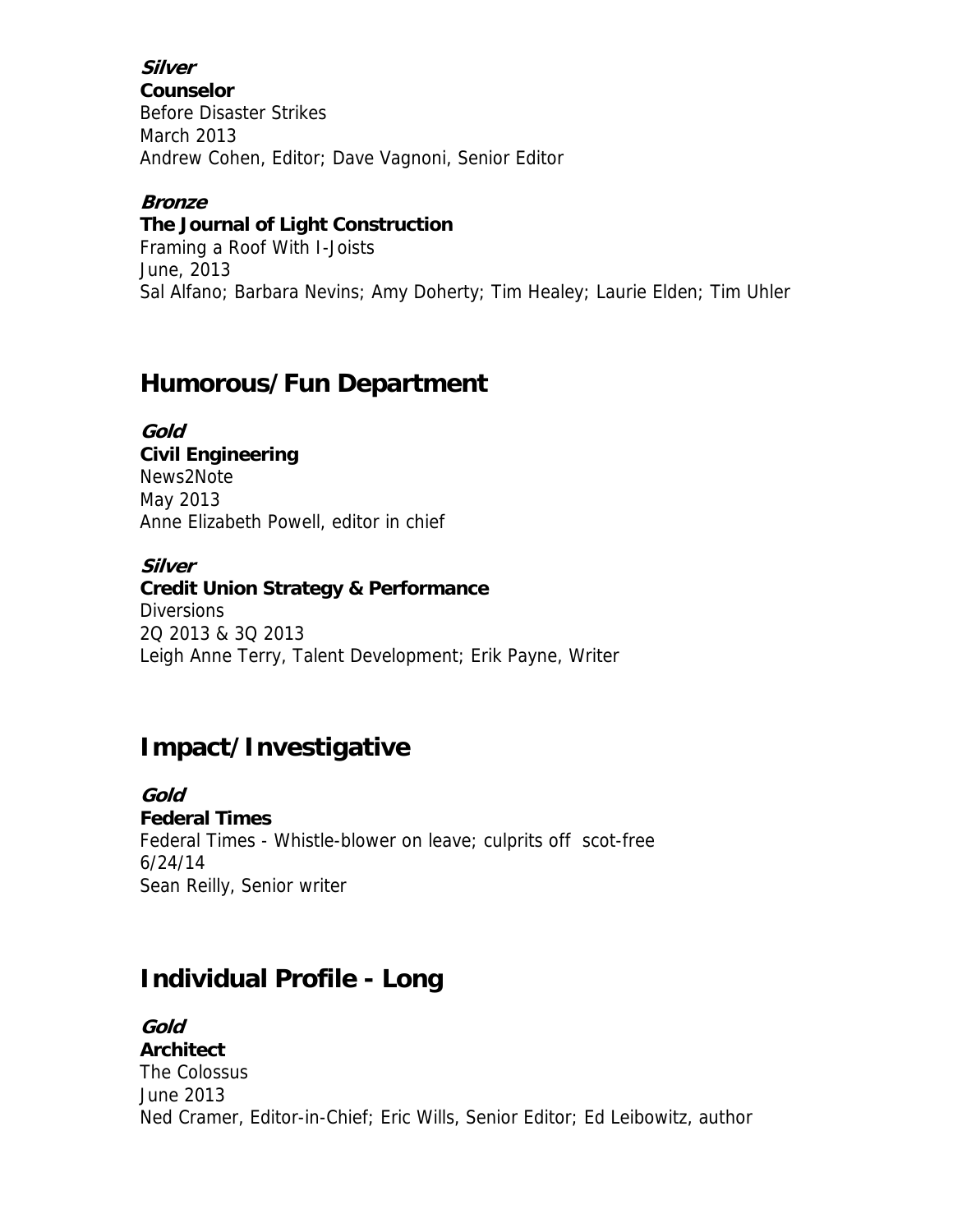**Silver Remodeling** A Spark From Flint November, 2013 Sal Alfano; Craig Webb; Sarah Bell; Ingrid Bush; Stacey Freed; Carey Hodges

# **Individual Profile - Short**

**Gold Public Power** A Day in the Life of Plant Operator May 2013 Laura D'Alessandro, Writer; David L. Blaylock/Laura D'Alessandro, Editors

# **News Analysis**

**Gold Federal Times** Federal Times - DoD s screw-up means hundreds of feds owe thousands 8/5/13 Sean Reilly, Senior writer; Steve Watkins, Editor

### **Silver**

#### **InsuranceNewsNet Magazine**

Will ACA Get on Track After Disastrous Rollout? December 2013 Susan Rupe, Assistant Editor

# **News Section**

**Gold Architect** Front October 2013 Kriston Capps, Senior Editor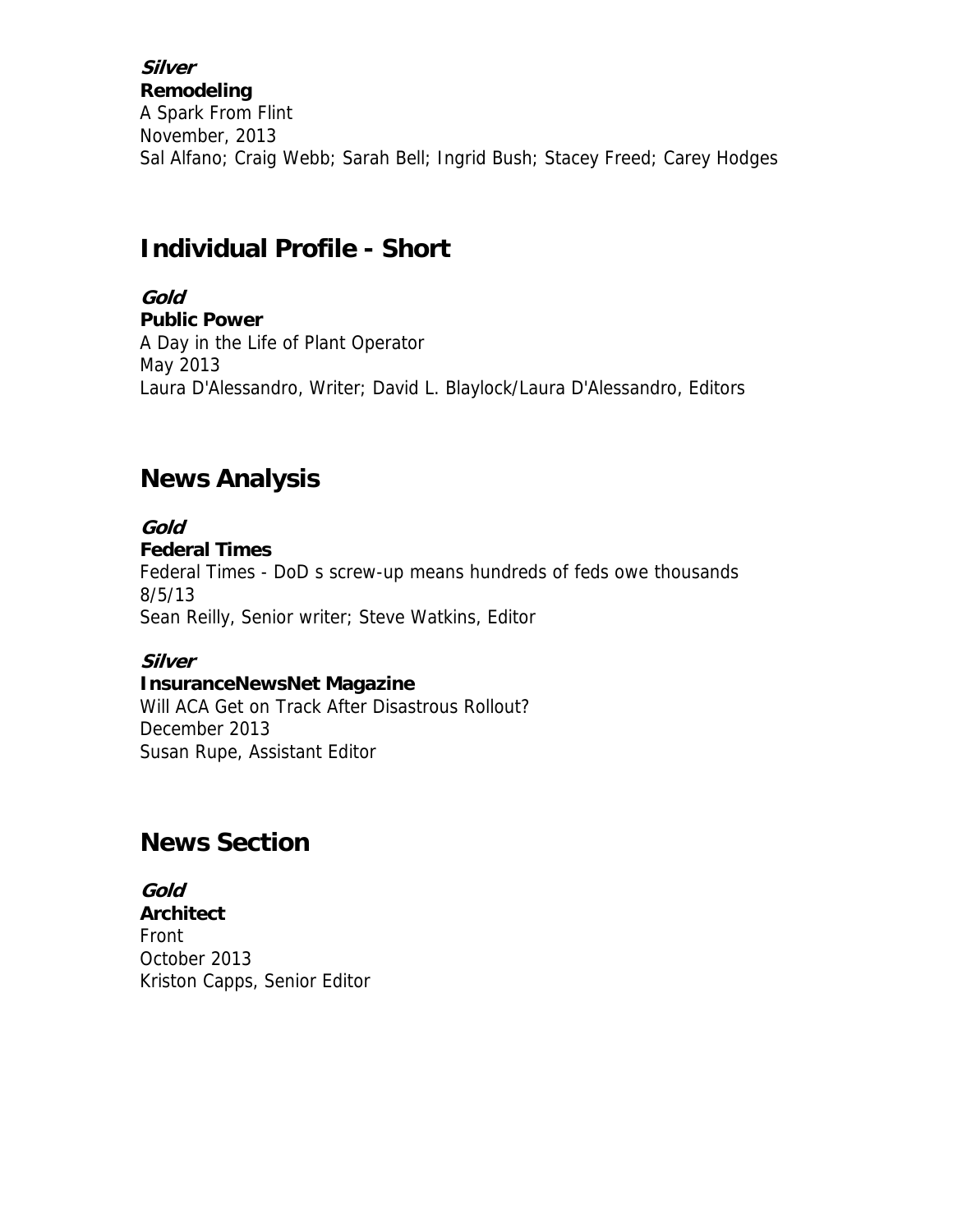# **On-Site Trade Show Coverage**

**Gold** 

#### **SHRM Conference Daily**

2013 SHRM Conference Daily June 16th, 17th, 18th and 19th, 2013 Publications Staff

### **Silver**

#### **PACK EXPO Show Daily**

PACK EXPO Las Vegas September 23, 24, 25, 2013 Sean Riley, Editorial Director; Mary Thorne, Production Manager

# **Original Research**

Revenue Under \$3M

### **Gold**

### **Bloomberg BNA Multistate Tax Report**

2013 Trust Nexus Survey August, 23, 2013 Lauren Colandreo, State Tax Law Editor; Steven Roll, Assistant Managing Editor

### **Gold**

### **Military Officer**

"State Report Card" November 2013 Molly Wyman, Managing Editor; Karen Golden, Military Family Issues, Government Relations; Quincey Adams, Veteran/Survivor Services

### **Bronze**

### **Physicians Practice**

More Than Just Medicine: The Great American Physician Survey September 2013 Marisa Torrieri

# **Original Research**

Revenue Over \$3M

### **Gold**

### **Human Resource Executive**

Partners at the Helm November 2013 Will Bunch, Kristen B. Frasch, David Shadovitz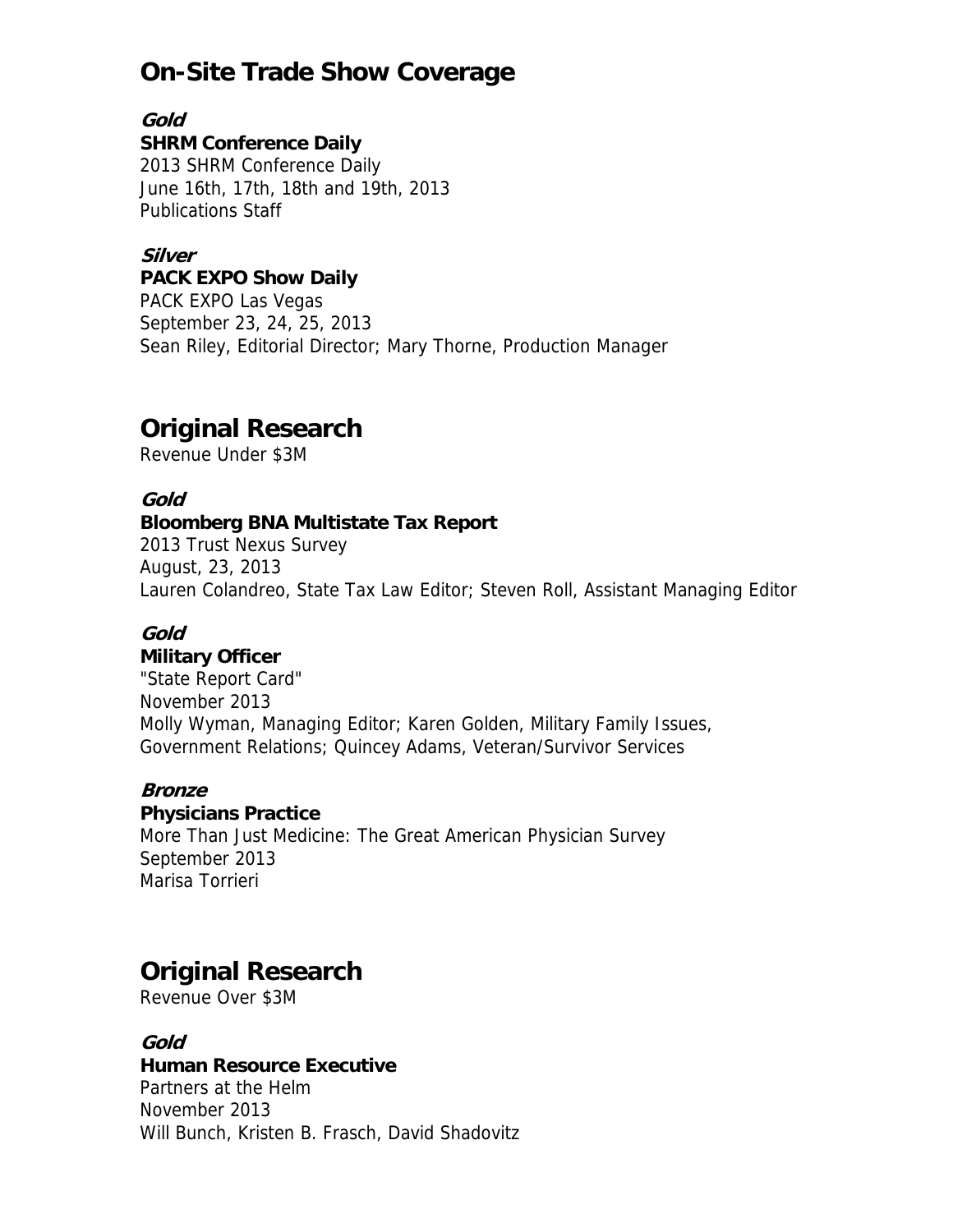### **Gold Multifamily Executive**

The 2013 MFE Top 50 May 2013 Jerry Ascierto, Editor-in-Chief; Christine A. DeJoy, Managing Editor; Linsey Isaacs, Assistant Editor; Lindsay Machak, Assistant E

### **Bronze**

**Architect** The Architect 50 September 2013 Eric Wills, Senior Editor; Elizabeth Evitts Dickinson, author

# **Product Section/Department**

## **Gold**

**Architect** Products June, July, and August 2013 Wanda Lau, Senior Editor; Hallie Busta, Associate Editor

## **Silver**

**Wearables** Wearables Trends September, October, November/December 2013 C.J. Mittica, Editor; Alissa Tallman, Contributing Writer; Chuck Zak, Copy Writer; Glen Karpowich, Sr. Editorial Designer; Hillary

# **Regular Column, Contributed**

## **Gold**

### **Architect**

Columns by Witold Rybczynski April and November 2013 Eric Wills, Senior Editor; Witold Rybczynski, author

## **Silver**

### **Architect**

Columns by Christopher Hawthorne January and September 2013 Eric Wills, Senior Editor; Christopher Hawthorne, author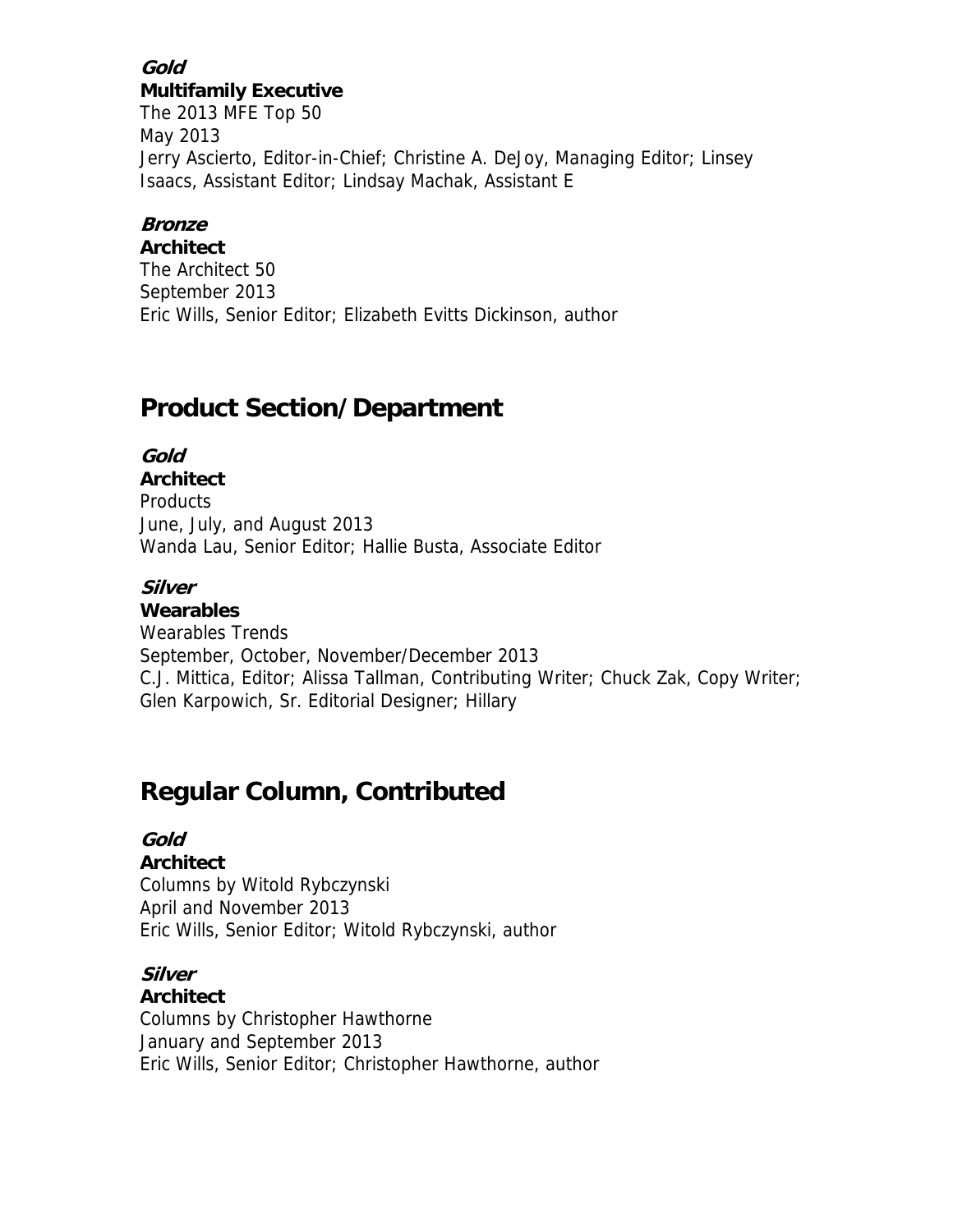# **Regular Column, Staff Written**

### **Gold**

### **Virginia Lawyers Weekly**

"Gone in 60 seconds" and "FOIA folly" Jan. 14, 2013, and May 6, 2013 Paul Fletcher, Publisher & Editor-in-Chief

## **Silver**

#### **Physicians Practice**

The Tech Doctor June 2013, November/December 2013 Marisa Torrieri

### **Bronze**

**Scrap Commentary** July/August 2013, November/December 2013 Kent Kiser, Publisher

# **Regular Department**

### **Gold**

#### **Advantages**

Advantages University May, June, July 2013 Kathy Huston, Editor; Tonia Cook Kimbrough, Contributing Writer

### **Silver**

### **Architect**

Next Progressives October, November, and December 2013 Eric Wills, Senior Editor; Wanda Lau, Senior Editor; Elizabeth Evitts Dickinson, author; Christopher Hawthorne, author

## **Silver**

### **Civil Engineering magazine**

**Technology** April, May, and June 2013 Jenny Jones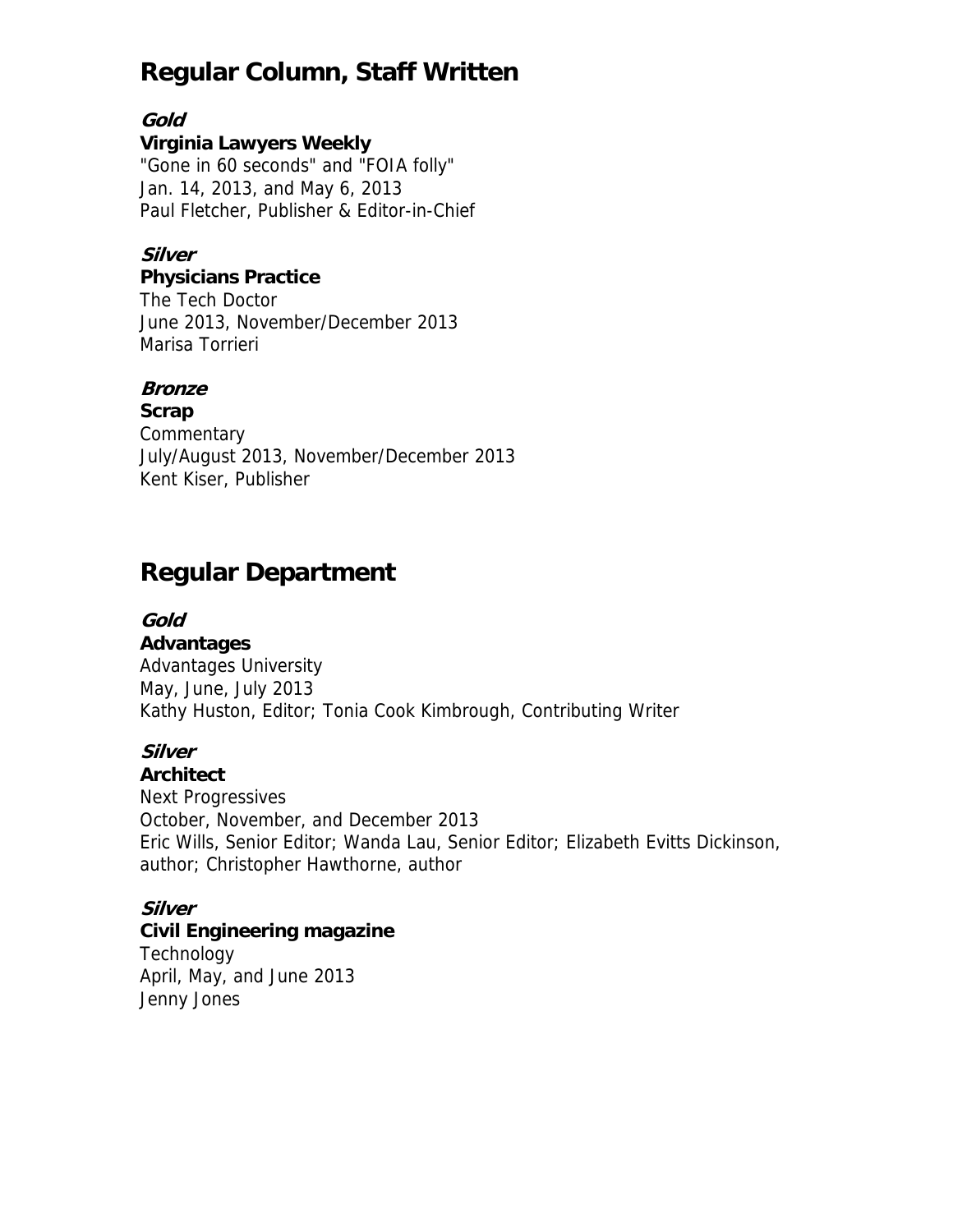# **Special Section**

Revenue Under \$3M

### **Gold**

### **Military Officer**

Transition Game Plan May 2013 Willow Nero, Associate Editor; Blair Drake, Senior Editor; Capt. Gordon J. Hume, USN (Ret), Editor in Chief

## **Silver**

#### **Counselor**

Matter of Trust April 2013 Andrew Cohen, Editor; Dave Vagnoni, Senior Editor; Betsy Cummings, Senior Writer

### **Bronze**

#### **USGlass magazine**

Shattering the Original Glass Ceiling February 2013 Ellen Rogers, Editor

# **Special Section**

Revenue Over \$3M **Gold Architect** What's Next: The Millennials January 2013 Ned Cramer, Editor-in-Chief; Eric Wills, Senior Editor; Elizabeth Evitts Dickinson, author; Amanda Kolson Hurley, author; Alex Hoy

### **Silver**

#### **Risk & Insurance**

Black Swans July/August 2013 Matthew Brodsky, Joel Berg, Jared Shelly, Dan Reynolds, Matthew Kahn

### **Bronze**

**HR Magazine, pp. 49-68** Health Care Reform: Are You Ready? August 2013 Publications Staff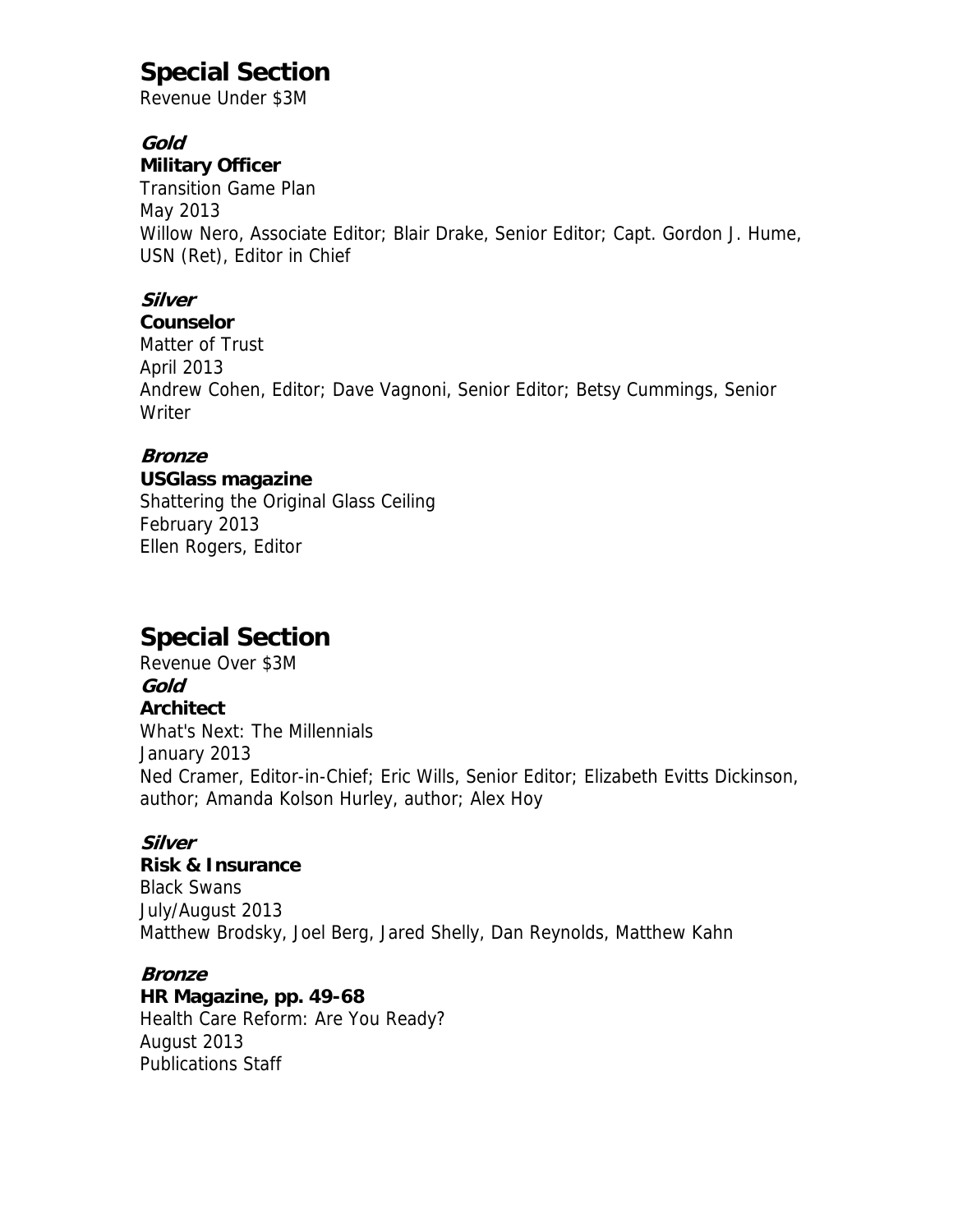# **Special Supplement**

**Gold Multifamily Executive** 2013 MFE Concept Community Report 2013 Jerry Ascierto, Editor-in-Chief; Christine A. DeJoy, Managing Editor; Allison Levy, Associate Art Director

# **Technical Article**

#### **Gold Professional Deck Builder** Framing Decks With Steel January/February, 2013 Professional Deck Builder Staff

# **Silver**

### **Remodeling**

Design It Forward June, 2013 Sal Alfano; Craig Webb; Gillian Berenson; Pete Morelewicz; Ingrid Bush; Stacey Freed

## **Bronze**

# **Civil Engineering** Flying Carpet

June 2013 Pierluigi Bucci

# **Visual Storytelling**

## **Gold**

**The Journal of Light Construction** Thermal Imaging With a Blower Door; An Air-Sealing Priority List August, 2013; November, 2013 JLC Staff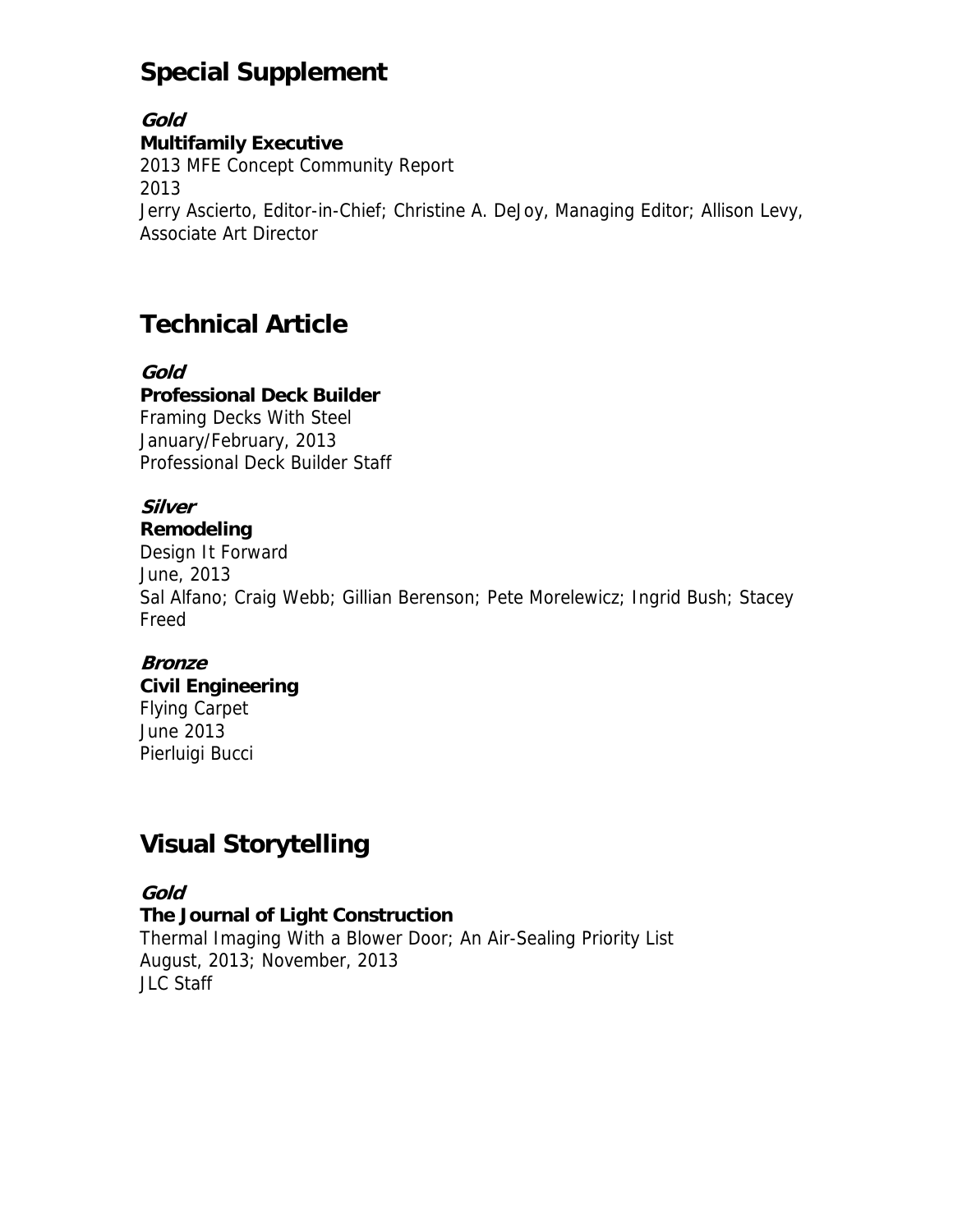# **DESIGN**

# **Contents Page or Pages**

**Gold Civil Engineering Contents** April 2013 Jeff Roth, art director

**Silver Civil Engineering Contents** February 2013 Jeff Roth, Art director

**Bronze Civil Engineering Contents** May 2013 Jeff Roth

# **Feature Aricle Design**

Revenue Under \$3M

**Gold** 

**ProSales** 101 Ideas August, 2013 Gillian Berenson; Pete Morelewicz; Kim Lofgren; Jen Aranyi

### **Silver**

### **InsuranceNewsNet Magazine**

How to Be the Most Fascinating Person in the Room February 2013 Jake Haas, Creative Director

### **Bronze**

**Wearables**

Fall Fashion Preview 2013 September 2013 Glen Karpowich, Senior Designer; C.J. Mittica, Editor; Mark Pricskett, Editorial Photographer; Melinda Ligos, Editor In Chief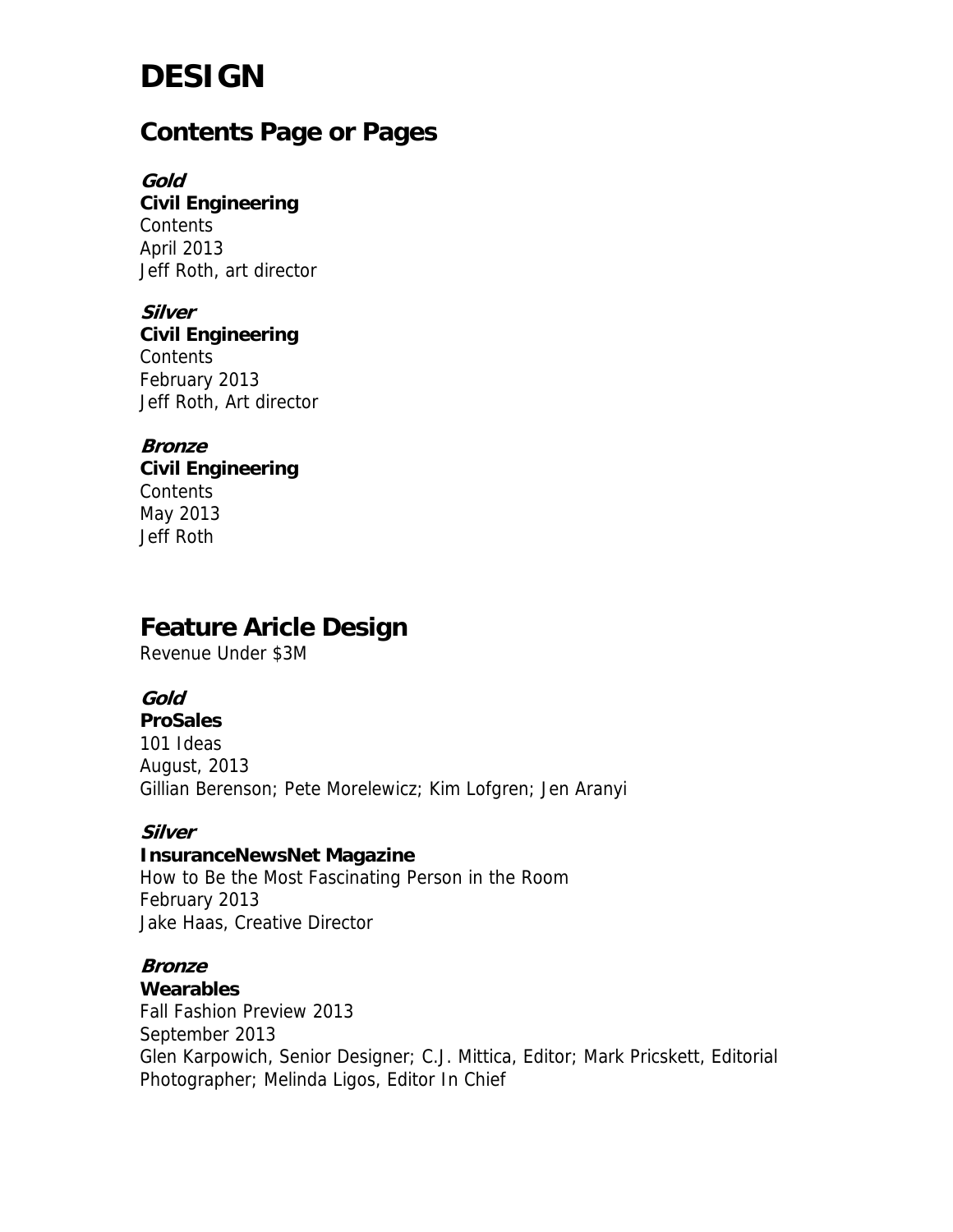# **Feature Article Design**

Revenue Over \$3M

### **Gold**

**Builder**

The New American Home 2013 January 2013 Gillian Berenson, Chief Design Director

## **Silver**

**Builder** Predictable Destruction July 2013 Gillian Berenson, Chief Design Director; Brian Wilson, Deputy Art Director

### **Bronze**

**Remodeling** How-To Delegate August, 2013 Gillian Berenson; Pete Morelewicz; Kim Lofgren; Jen Aranyi

# **Front Cover - Illustration**

Revenue Under \$3M

### **Gold**

### **InsuranceNewsNet Magazine**

Hold On! January 2013 Jake Haas, Creative Director

### **Silver**

### **Homeland Security Today Magazine**

The Dark Web: The Place Where Digital Evil Lurks November, 2013 Sue Stott , Art/Creative Director; Anthony Kimery, Executive Editor; Kim Hanson-Brown, Publisher

# **Front Cover - Illustration**

Revenue Over \$3M

### **Gold**

### **Remodeling**

Cost v. Value January, 2014 Gillian Berenson; Sarah Bell; Kim Lofgren; Jen Aranyi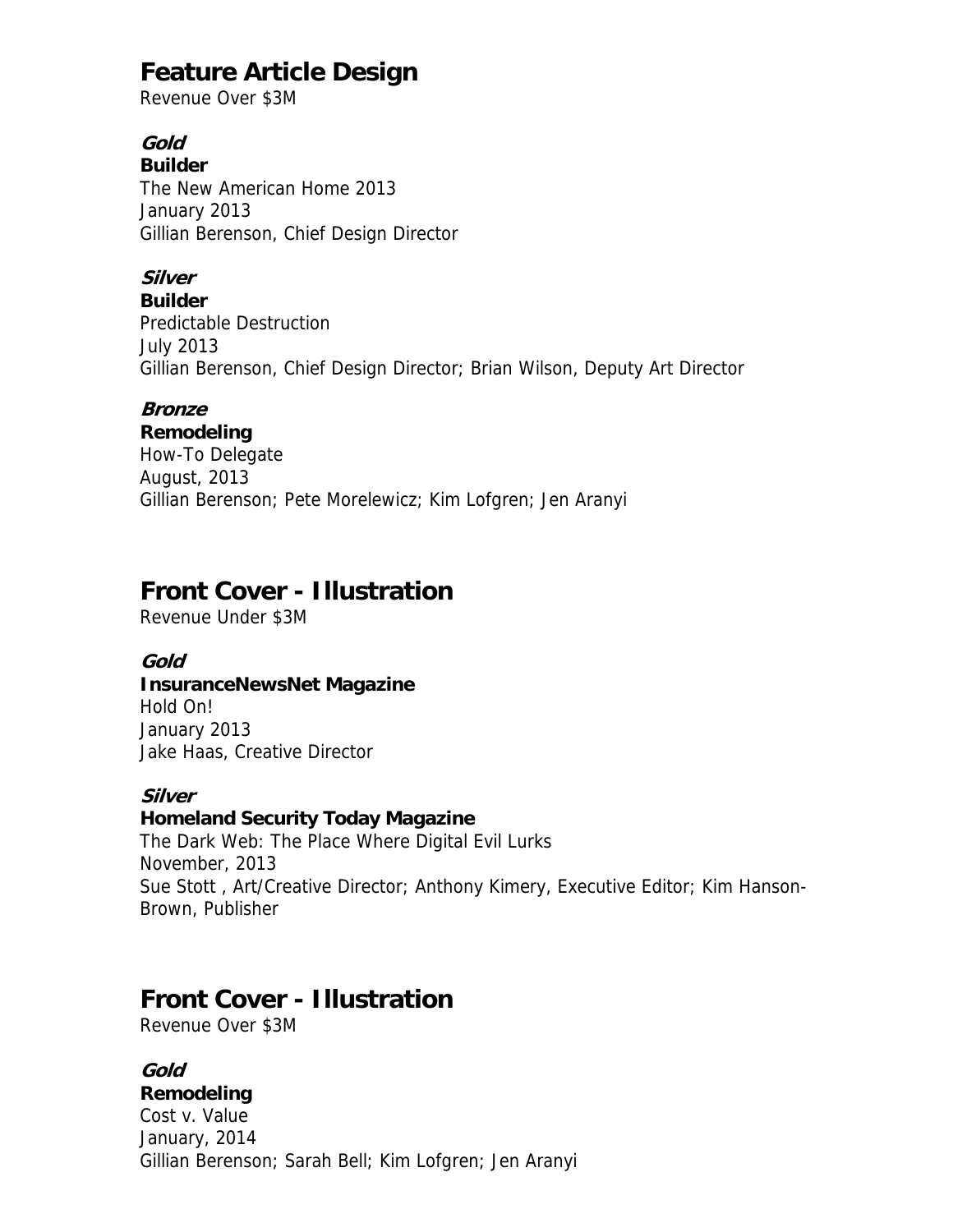### **Silver**

**Builder** Builder 100 May 2013 Gillian Berenson, Chief Design Director

#### **Bronze**

#### **Human Resource Executive**

Watch Your Step! June 16, 2013 Jeffrey Mangiat, Susan Casper, David Shadovitz, Kristen B. Frasch

# **Front Cover - Photo**

Revenue Under \$3M

### **Gold**

### **Supplier Global Resource**

The Bull Cover July/August 2013 Hillary Haught, Art Director; Glen Karpowich, Senior Designer; Michele Bell, Editor

## **Silver**

### **Stitches**

The Fashion Issue September/October 2013 Nicole Rollender, Editor; Mark Pricskett, Editorial Photographer; Melinda Ligos, Editor In Chief; Hillary Haught, Art Director

### **Silver**

### **Wearables**

The Style Issue September 2013 C.J. Mittica, Editor; Mark Pricskett, Editorial Photographer; Hillary Haught, Art Director; Melinda Ligos, Editor In Chief

# **Front Cover - Photo**

Revenue Over \$3M

**Gold Architect** November 2013 cover November 2013 Robb Ogle, Art Director; Marcus Buck, photographer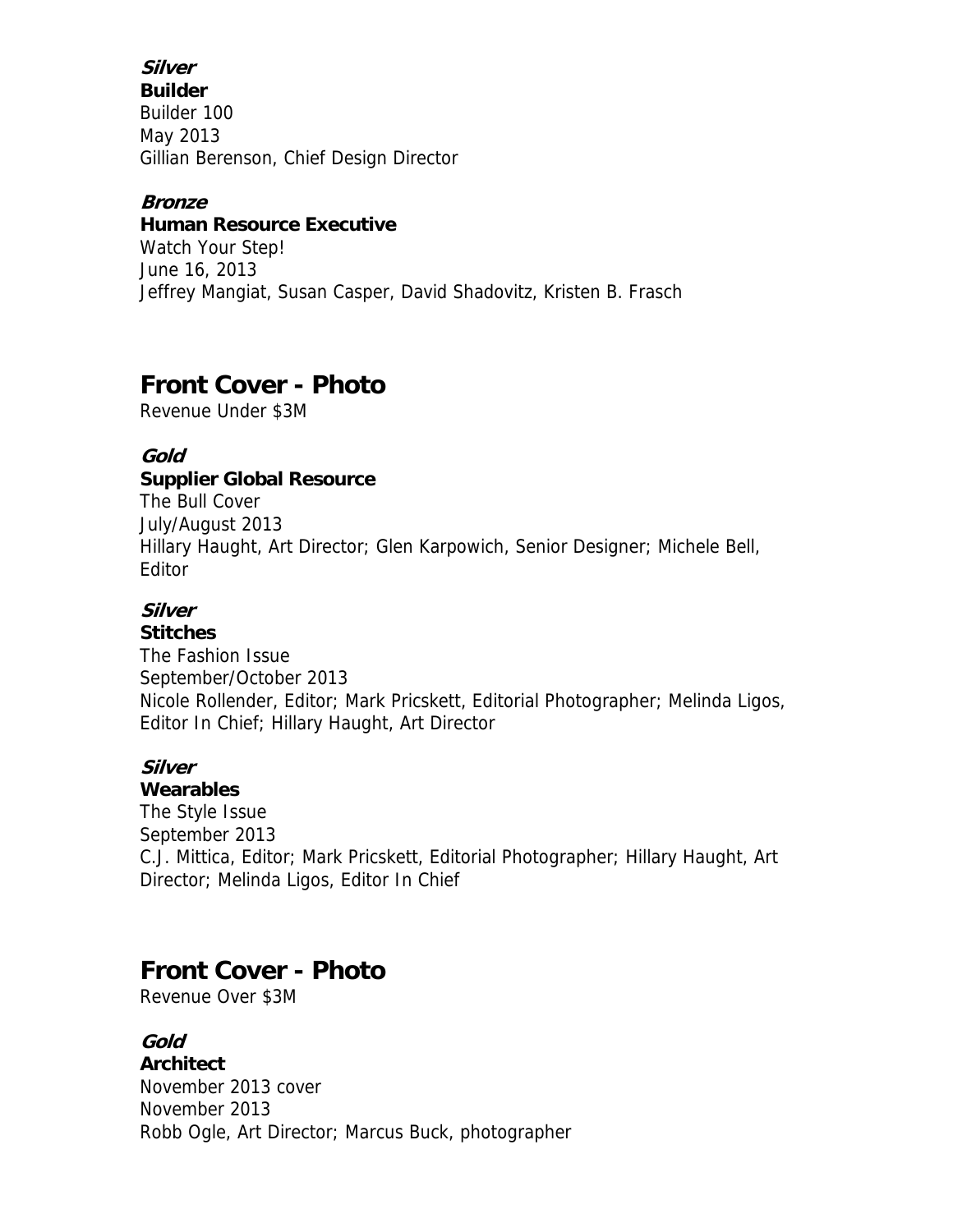## **Silver**

**Builder** Safe Haven July 2013 Gillian Berenson, Chief Design Director

# **Bronze**

**ARCHITECT** Zumthor s LACMA September 2013 Gillian Berenson, Chief Design Director; Robb Ogle, Art Director; Bruce Damonte, Photographer

# **Front Cover - Special Issue or Supplement**

**Gold Multifamily Executive** 2013 Tech Issue Spring 2013 Allison Levy, Gillian Berenson

### **Silver**

**Builder** 2013 Buyer's Guide April 2013 Gillian Berenson, Chief Design Director

# **Infographics**

## **Gold**

### **Architect**

Architect magazine infographics January, June, August, and September 2013 Robb Ogle, Art Director; Alice Ashe, Senior Graphic Designer; Jessica Rubenstein, Graphic Designer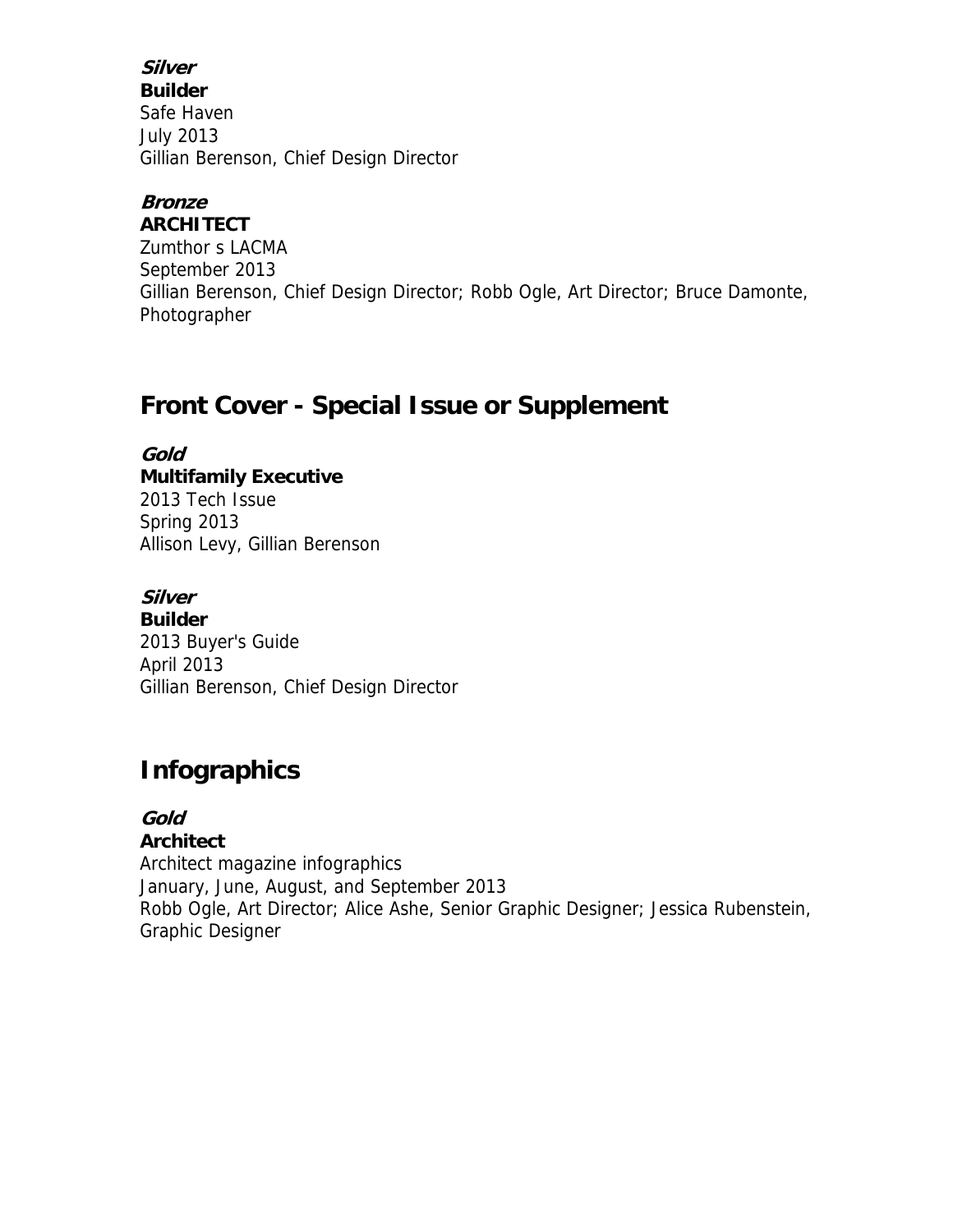# **Magazine Design**

## **Gold**

**Architect** Architect June and November 2013 Robb Ogle, Art Director; Alice Ashe, Senior Graphic Designer; Jessica Rubenstein, Graphic Designer

### **Silver**

**Custom Home** Custom Home Summer and Fall 2013 Gillian Berenson, Chief Design Director; Brian Wilson, Deputy Art Director

# **Magazine Redesign**

## **Gold**

### **Wearables**

**Wearables** September 2013 Glen Karpowich, Senior Designer; C.J. Mittica, Editor; Melinda Ligos, Editor In Chief

### **Silver**

### **The Journal of Light Construction**

The Journal of Light Construction Gillian Berenson; Kim Lofgren; Jen Aranyi

# **Newspaper Design**

### **Gold**

**SpaceNews** Evolutionary Redesign October 7 & October 28, 2013 Lance Marburger, Art Director; Brian Berger, Deputy Editor; Todd Windsor, News Editor; Clinton Parks, Copy Editor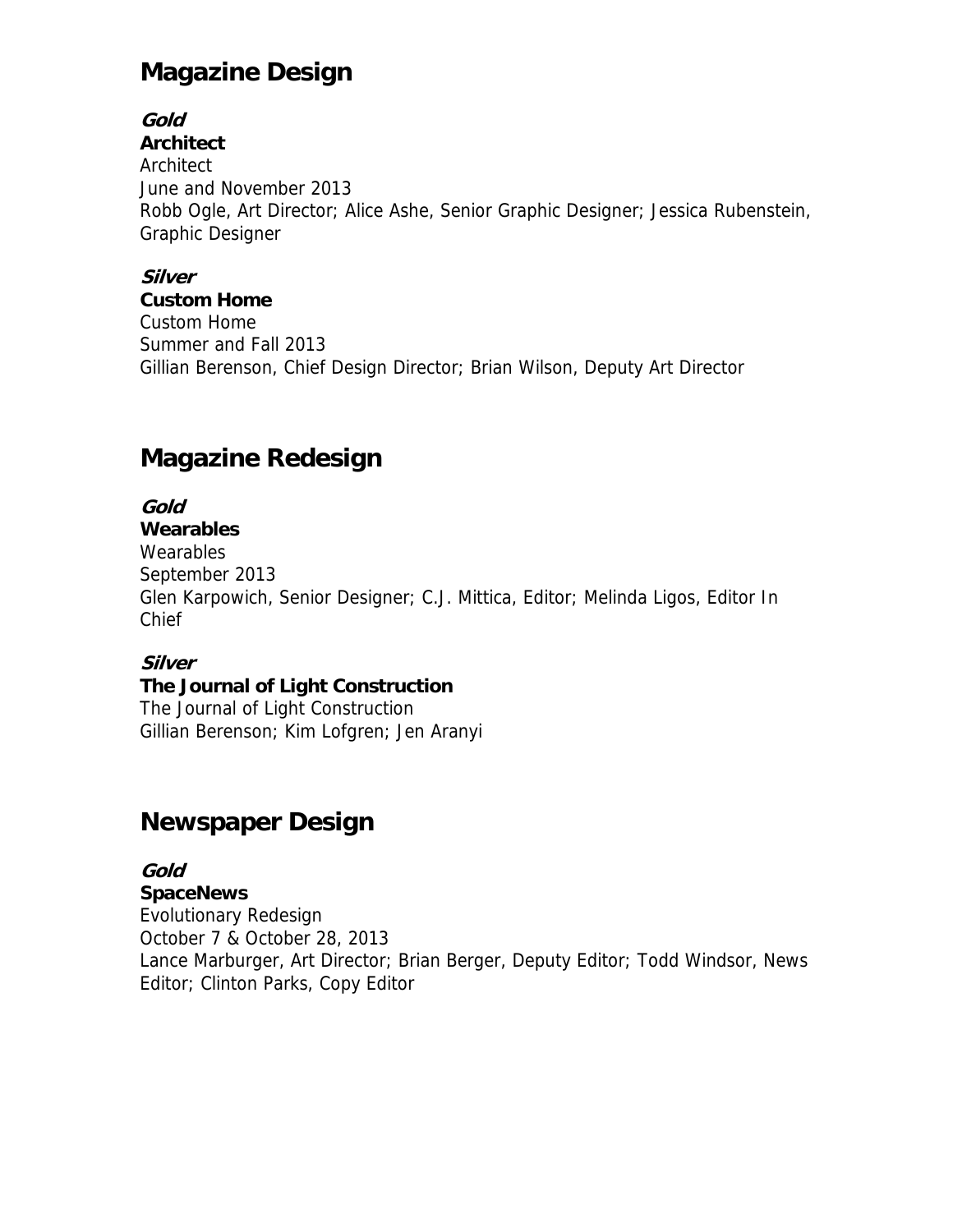# **Newspaper Redesign**

**Gold Federal Times** Federal Times Redesign 12/16/13 David Smith, GM & VP; Steve Watkins, Editor; Angy Peterson, Managing Editor, Visuals ; Rachel Barth, Design Editor

# **Opening Page/Spread - Illustration**

**Gold Remodeling** How-To Save \$10,000 or More in a Year December, 2013 Gillian Berenson; Sarah Bell; Kim Lofgren; Jen Aranyi

# **Silver**

**Builder** The Future of Home Building January 2013 Gillian Berenson, Chief Design Director; Brian Wilson, Deputy Art Director

# **Opening Page/Spread - Photo**

### **Gold**

**Big Builder - Supplement to Builder** To the Rescue May 213 Gillian Berenson, Chief Design Director; Brian Wilson, Deputy Art Director

### **Silver**

### **Civil Engineering**

Waterfront Wonder September 2013 Jeff Roth, art director

# **Bronze**

**Civil Engineering** A Shade of Distinction

December 2013 Jeff Roth, art director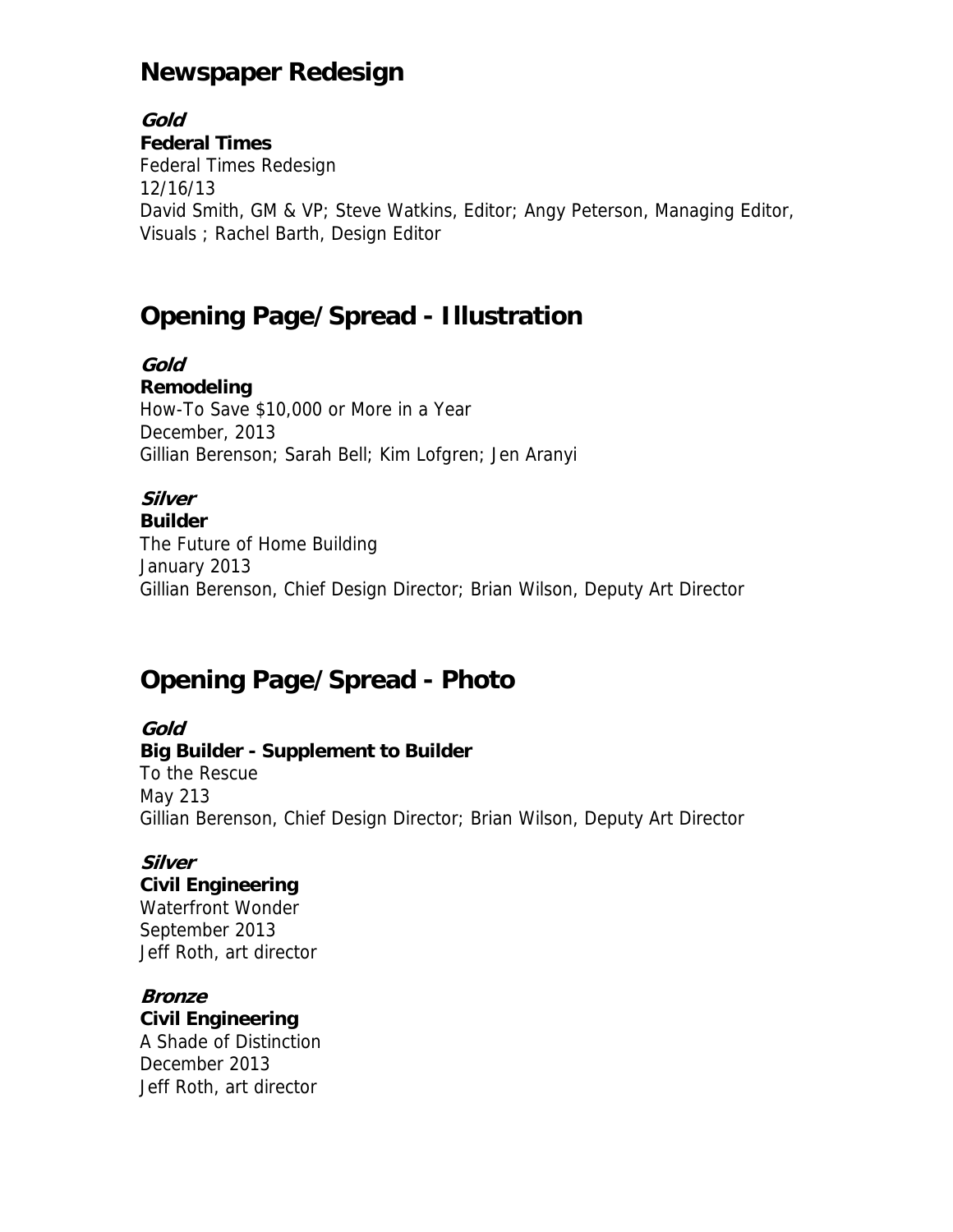# **Opening Page/Spread Typographic**

### **Gold**

### **Counselor**

Innovation In the Office December 2013 Glen Karpowich, Senior Designer; Andrew Cohen, Editor; Melinda Ligos, Editor In Chief

### **Silver**

#### **Counselor**

Cake Boss July 2013 Glen Karpowich, Senior Designer; Andrew Cohen, Editor; Melinda Ligos, Editor In Chief

## **Bronze**

**Architect** The Architect 50 September 2013 Robb Ogle, Art Director

# **Web Site Redesign**

### **Gold**

### **InsuranceNewsNet Magazine**

InsuranceNewsNet Magazine website Carlos Centenos, Senior Graphic Designer; Jake Haas, Creative Director; Joaquin Tuazon, Technology Director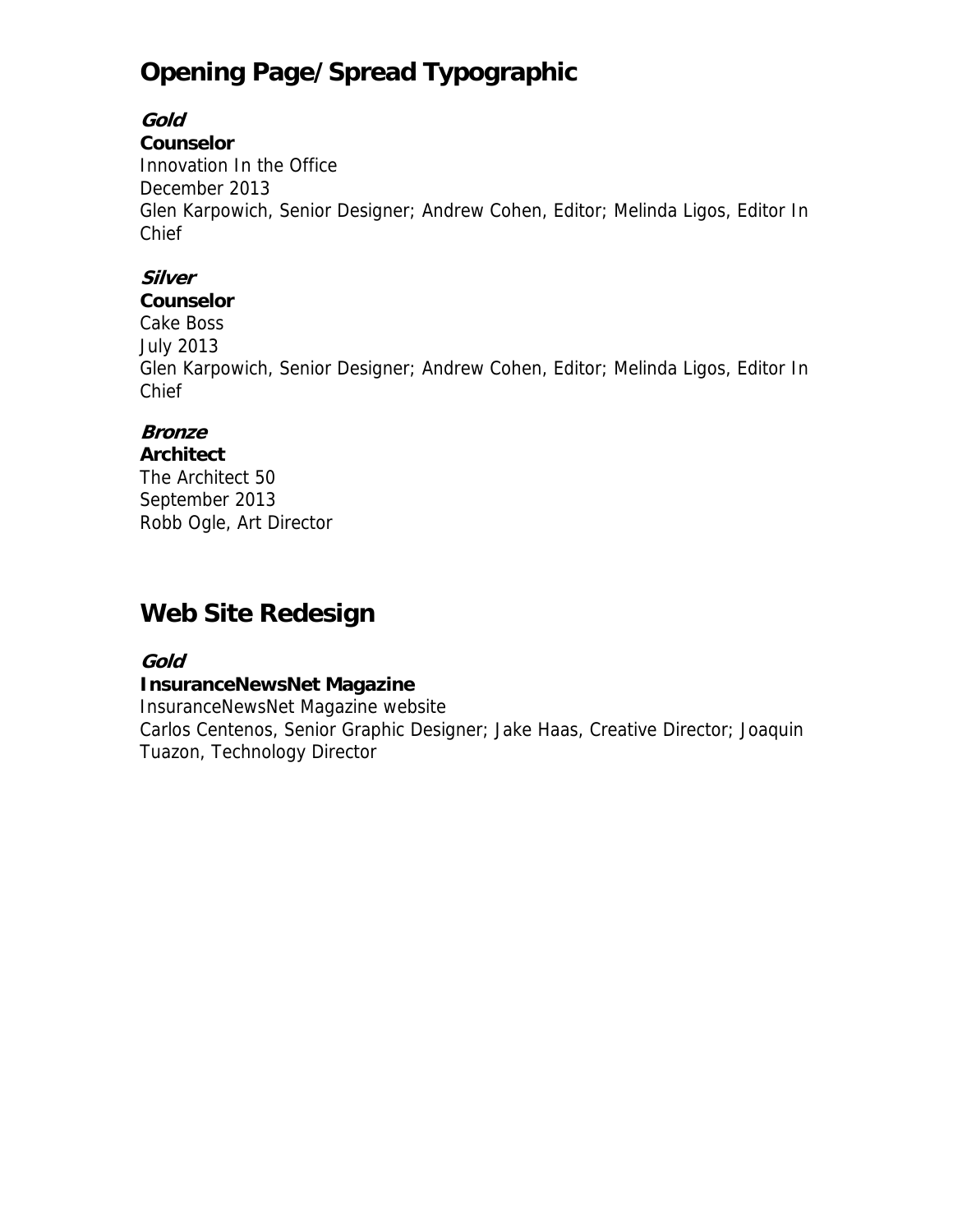# **ONLINE**

# **Blog - Analysis/Commentary**

### **Gold**

#### **Federal Times**

Federal Times - Fedline Sean Reilly, Senior writer; Jim McElhatton, Senior writer

### **Silver**

#### **Human Resource Executive**

Human Resource Executive' s The LeaderBoard 11/07/13, 12/30/13, 08/21/13 Andrew R. McIlvaine, Mark McGraw, Michael J. O'Brien, David Shadovitz, Kristen B. Frasch

# **E-Newsletter - General Excellence**

## **Gold**

### **AIArchitect**

AIArchitect eNewsletter and Website Two issues from 2013 David W. Robb, Director, Content Development; Zach Mortice, Manager, Member Communications

## **Silver**

### **Architect**

The Architect Weekly November 19 and November 5 Kriston Capps, Senior Editor

### **Bronze**

### **Human Resource Executive**

HRENow Update 11/18/13 and 07/15/13 Michael J. O Brien, David Shadovitz, Kristen B. Frasch

# **Impact/Investigative**

#### **Gold Homeland Security Today Magazine** NSA s X-KEYSCORE Does Far More than Just Siphon the Net, But is it Working? August 05, 2013 Anthony Kimery, Executive Editor; Kim Hanson-Brown, Publisher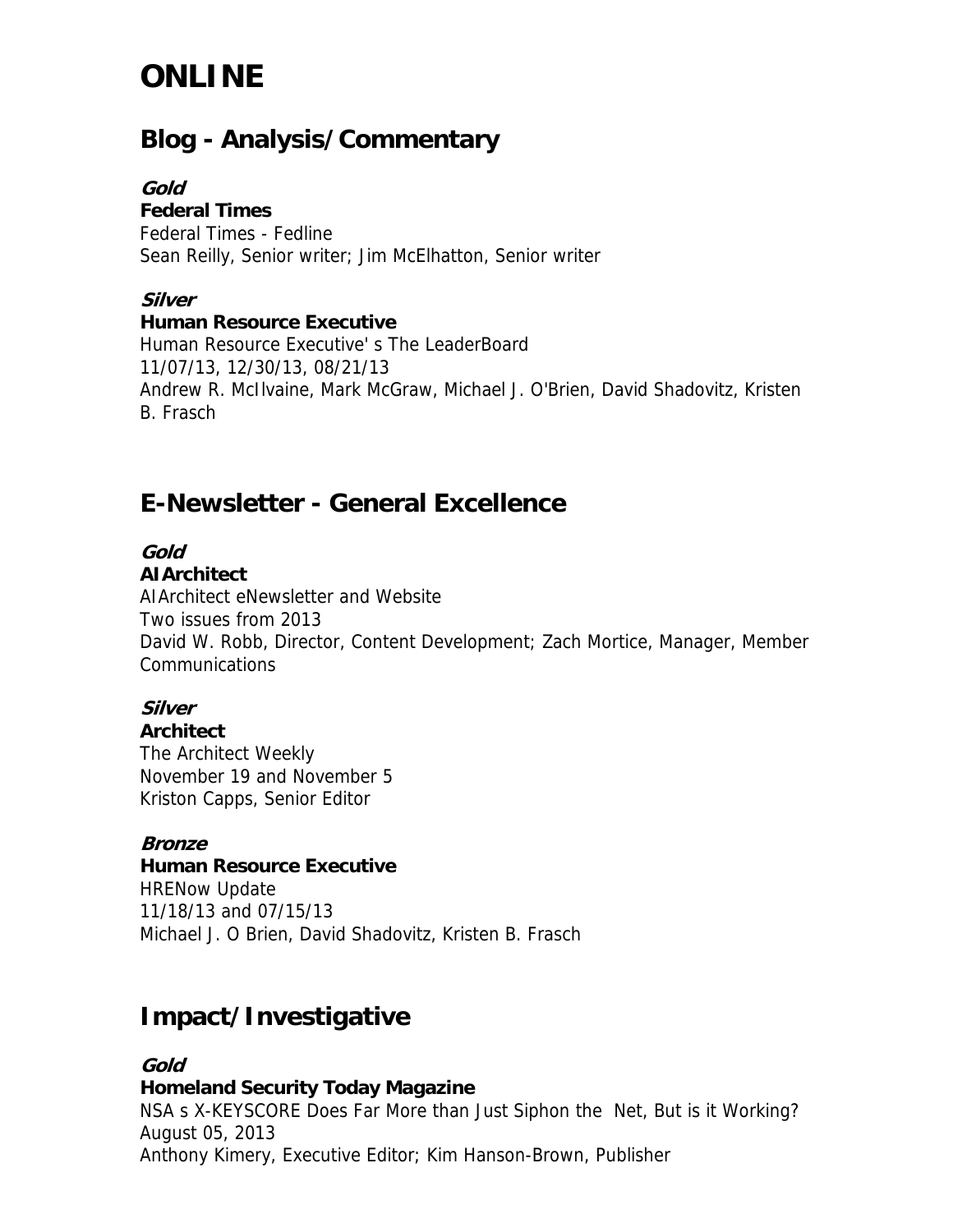# **Social Media Presence**

## **Gold**

**Architect**

Architect social media Kriston Capps, Senior Editor; Sara Johnson, Assistant Editor; Caroline Massie, Assistant Editor

### **Silver**

**Stitches** Stitches Social Media Nicole Rollender, Editor; Chris Ruvo, Staff Writer

# **Trade Show/Conference Coverage**

**Gold Physicians Practice** MGMA13 Coverage Physicians Practice Staff

# **User Generated Content Site**

**Gold Architect** Architect Project Gallery Katie Gerfen, Executive Editor; Deane Madsen, Assistant Editor

# **Video - News**

**Gold DWM Magazine** Hurricane Research May Newscast Tara Taffera, Chris Bunn

## **Silver**

### **ProSales**

VA Lumberyard Teams With Hungarian Carpenters on Smithsonian Project Sal Alfano; Craig Webb; Steve Campbell; Hallie Busta; Lauren Honesty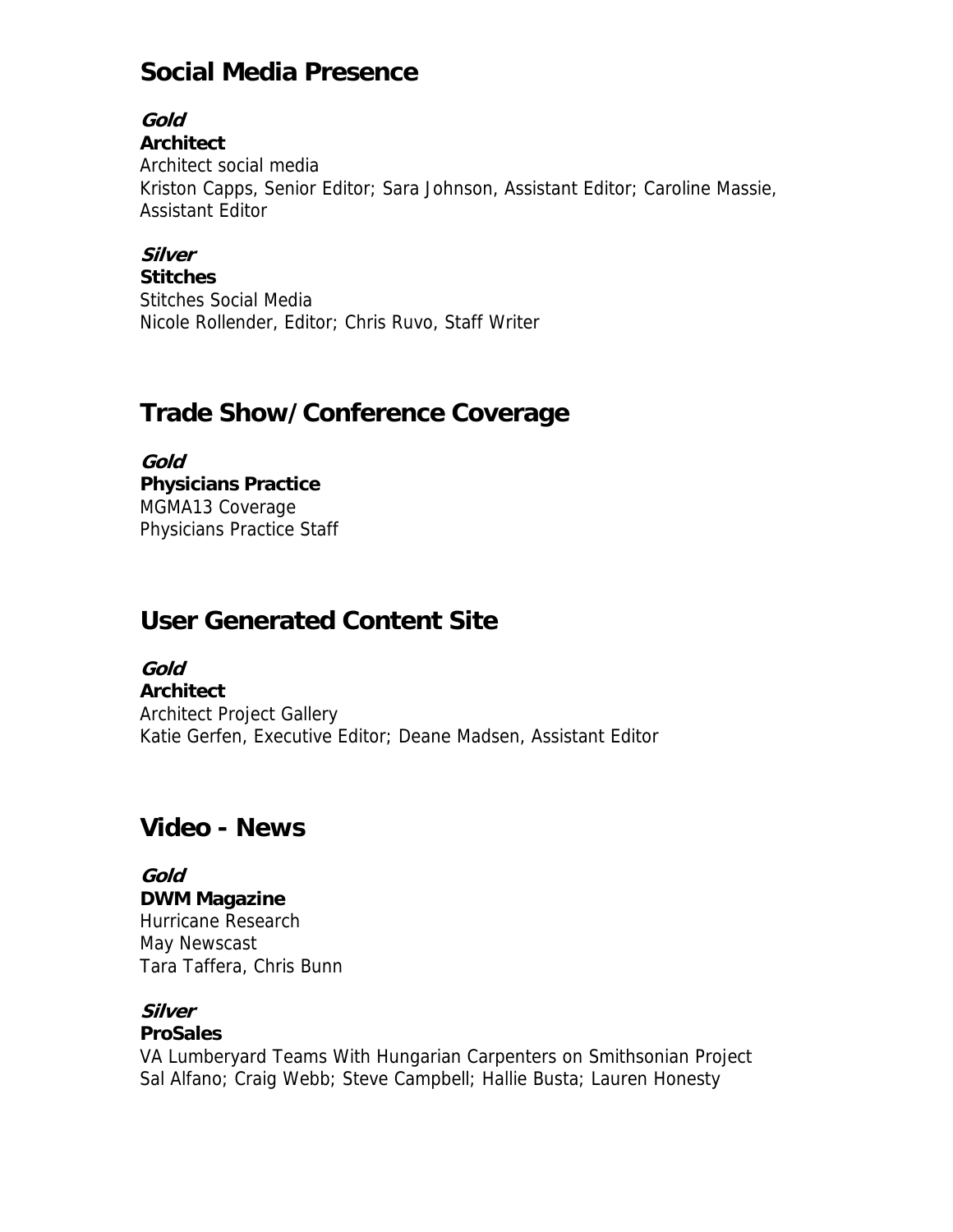# **Video - Tutorial**

#### **Gold DC Velocity** Move It! January 10, 2013 David Maloney, Senior Editor

### **Silver**

**Architect**

How It s Made: Laminated Veneer Lumber and Parallel Strand Lumber Hallie Busta, Associate Editor; Lauren Honesty, Video Producer

# **Web Feature Article**

### **Gold**

**Civil Engineering online** Massive Equine Statues Require Engineering Finesse May 7, 2013 Jenny Jones

### **Silver**

### **Civil Engineering online**

Music and Motion Inspire Nashville Convention Center June 4, 2013 T.R. Witcher

### **Bronze**

### **Civil Engineering online**

Expansion Approved for Ancient U.K. Abbey April 2, 2013 Cathy A. Cardno, Ph.D.

# **Web Microsite/Special Section (Non-Trade Show/Conference)**

# **Gold**

### **Governing**

Governing Data Special Section Michael Maciag, Kelly Martinelli, Tim Williams, Zach Presnall, Paul W. Taylor, Jonathan Walters